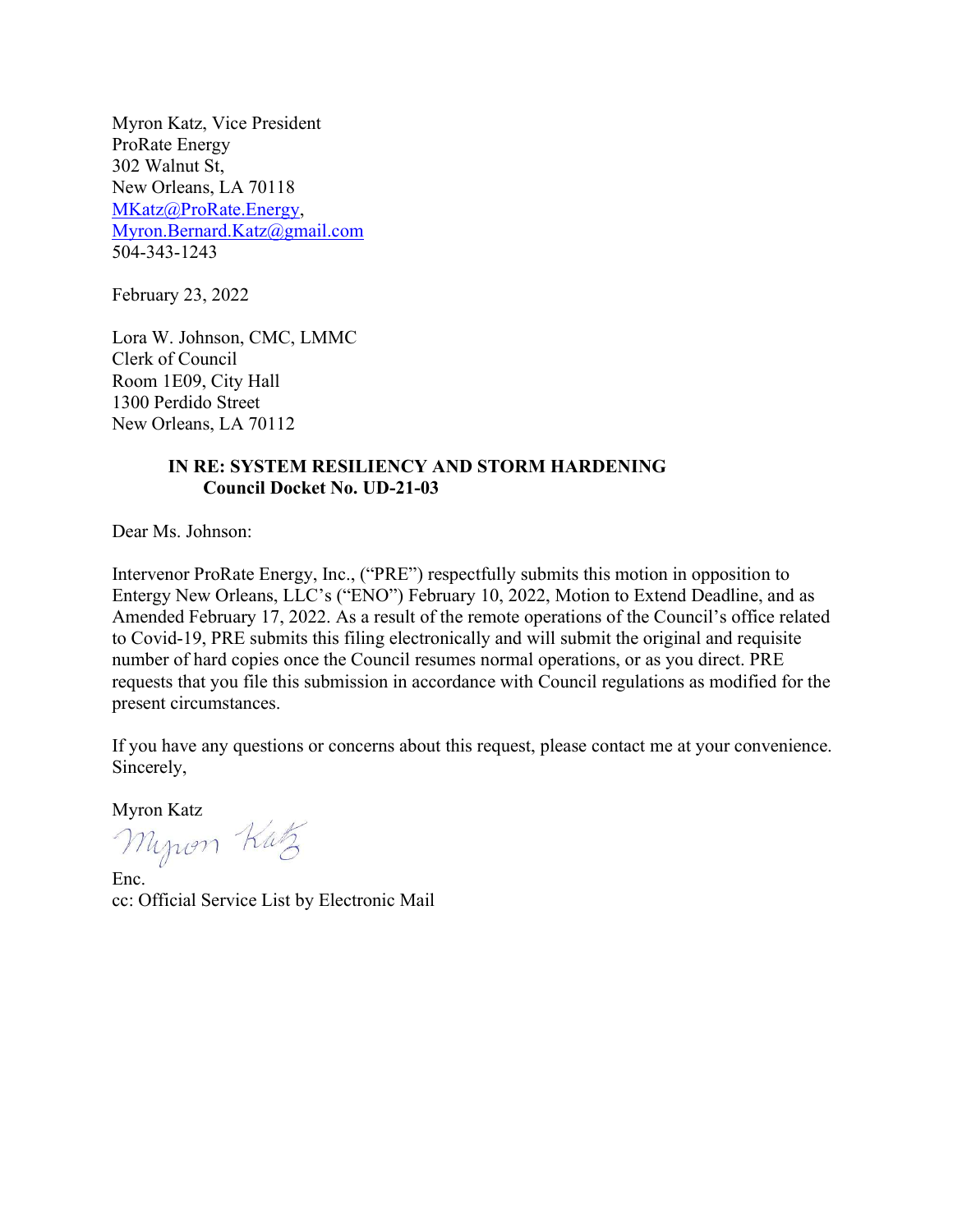#### BEFORE THE

### COUNCIL OF THE CITY OF NEW ORLEANS

# IN RE: SYSTEM RESILIENCY AND DOCKET NO. UD-21-03 STORM HARDENING (1)

# PRORATE ENERGY, INC'S MOTION IN OPPOSITION TO ENTERGY NEW ORLEANS, LLC'S MOTION TO EXTEND DEADLINE

Intervenor ProRate Energy, Inc ("PRE", "we" or "our") respectfully submits this motion in opposition to both of Entergy New Orleans, LLC's ("ENO") motions to extend the March 1, 2022, deadline for submission of direct testimony contained in the City Council's October 27, 2021, Resolution No. R-21-401. Importantly, note that we have two further motions on this and will withdraw our opposition, as articulated in one of these motions, should our motion that proposes the bifurcation of this docket to address "Behind the Meter" solutions without any further delay is accepted.

We agree with Intervenors Greater New Orleans Interfaith Climate Coalition ("GNOICC") and the Alliance for Affordable Energy ("the Alliance") in most of their arguments against the extension and have a substantial concurrence with their views. Except, we believe our most substantive difference is in our agreement with the Council and not with our fellow intervenors regarding the urgency in substantially improving the grid resilience desired that is articulated in Resolution R-21-401. We strongly oppose any delay because this inhibits and slows implementation of urgently needed solutions.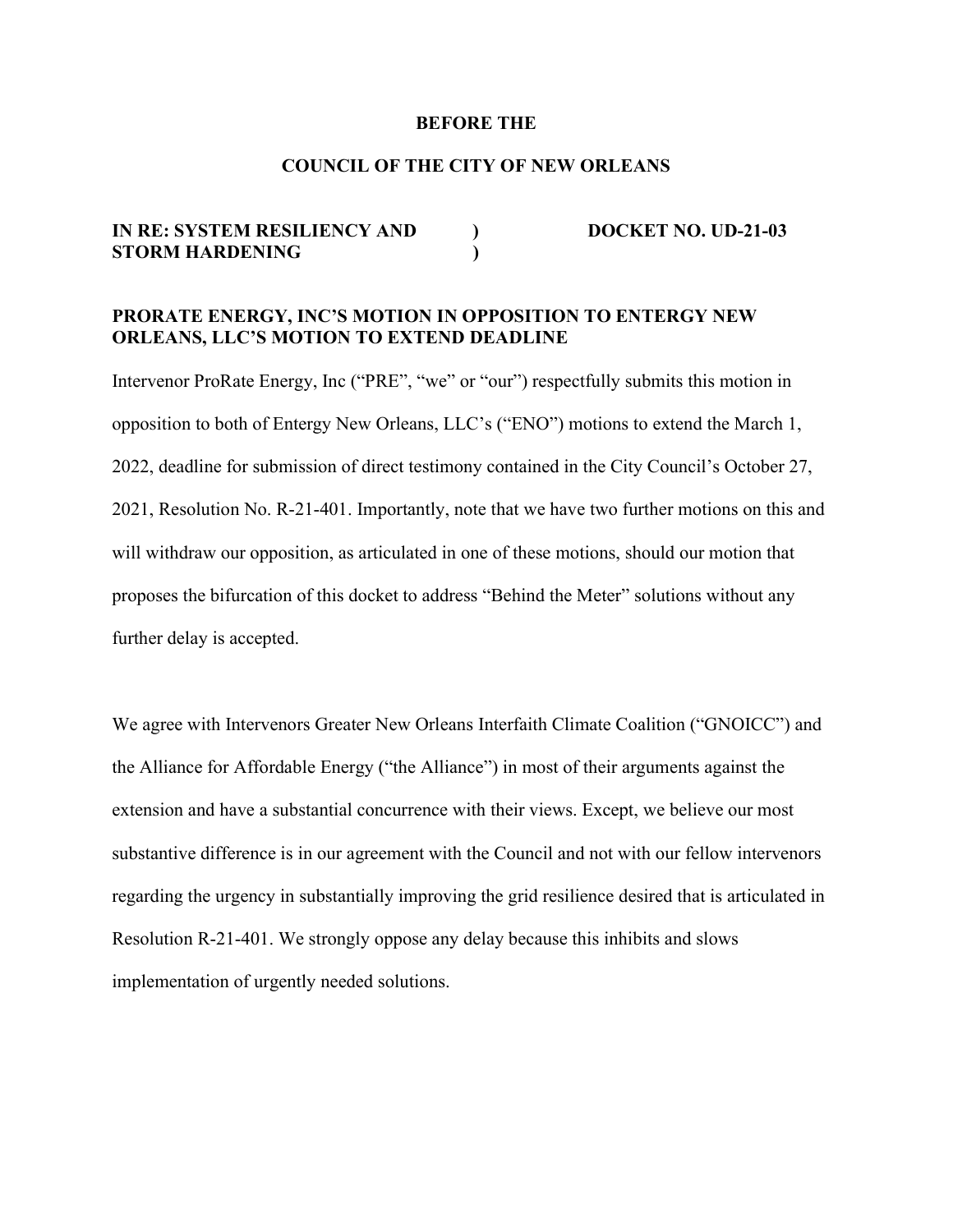As noted in their opposition, GNOICC and the Alliance pointed out that ENO has already consumed about 10 months, performed work and spent money in a non-public, non-transparent way before ratepayers have been given any information on or say regarding what surely they will soon be paying for and for an unknown by anyone but ENO, improvement – assuming there is some – in resilience.

But New Orleans ratepayers deserve to have the proceedings continue promptly as we elucidate herein.

The "traditional" approach in the USA for organizing electrical grids is a "top-down" approach, in which all energy comes from the utility and flows to all loads. In that architecture, "resilience," the focus of this docket, consists of ensuring there are sufficient crews and spare parts to handle fixes. New Orleans' experience demonstrates that this strategy to resilience is inadequate in addressing challenges of tornados, hurricanes, and a neighboring region with a grid outage. ENO uses this traditional approach as well, and it does not seem adequate.

However, there are other, non-top-down, ways to handle resilience which we believe New Orleans deserves. We have received no signs from ENO that they will propose any non-topdown features, and any additional delay of this docket simply continues to deny ratepayers access to advancements that are now available. Indeed, some ratepayers are now implementing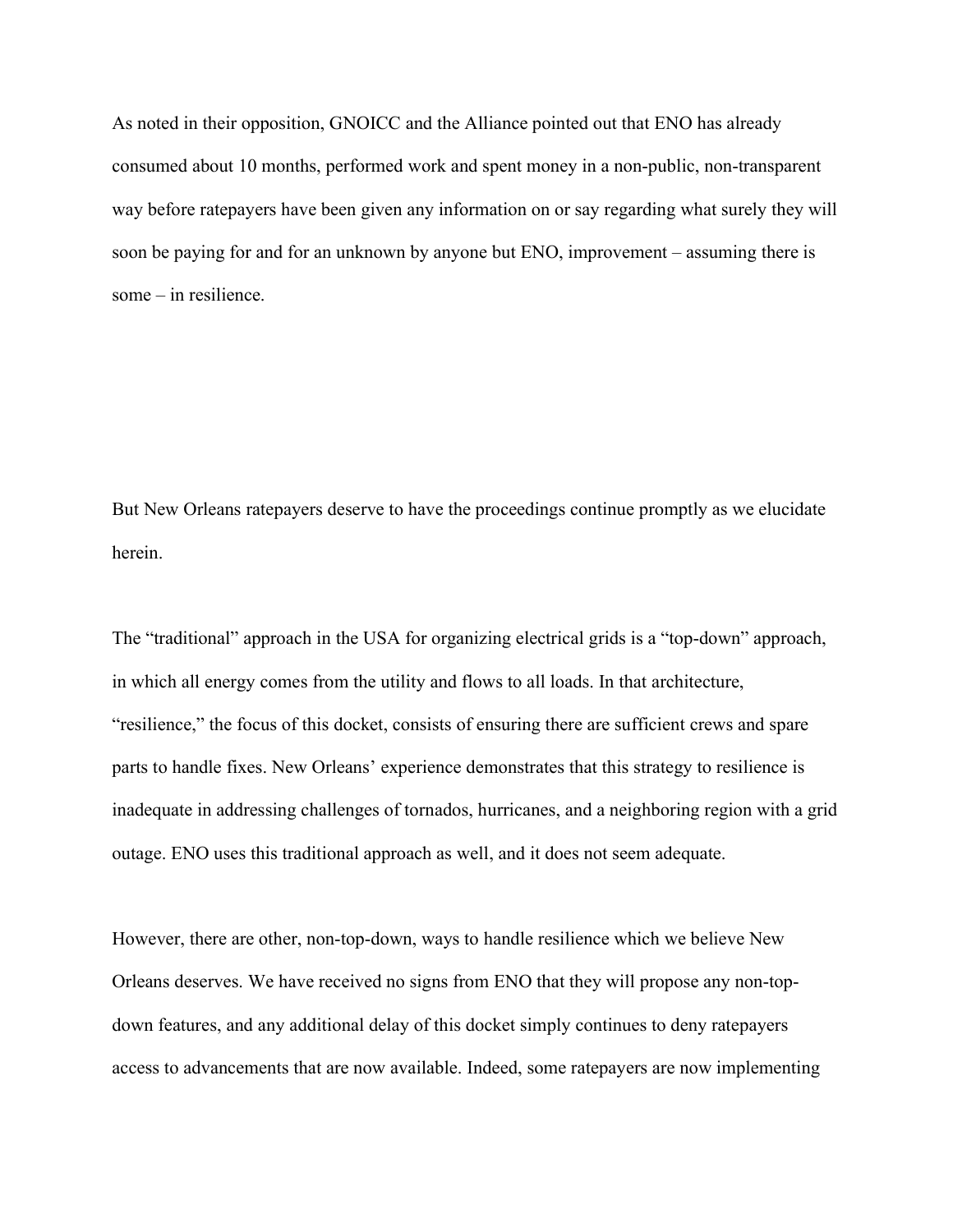these advancements on their own in projects, two of which we cite below. Importantly, these advancements can be made available to the whole city via funding primarily provided through savings on ratepayers' bills, and thus are at a net-negative total societal cost, as discussed in some detail below.

As noted, New Orleanians are already not waiting for ENO, or this docket, because they perceive the urgency too! Here, we give but two current, recently initiated and now in-progress examples which we will further cite in our up-coming Direct Testimony in this docket:

Using the combined technologies of Photo-Voltaic (PV) solar cells for electrical energy generation, and both stationary batteries and those from Electric Vehicles (EV), along with requisite electrical inverters, transformers and related hardware as needed; both of these projects are moving forward in New Orleans now:

- Red Beans, Inc. is currently working on using a combination of the above technologies to keep small restaurants running in the wake of outage. It is using its non-profit status to solicit financial contributions to fund small restaurant needs for solar panels and inverters at around \$50,000 each.
- Together New Orleans is trying to do much the same and is centered on a church's physical plant and tying neighboring homes and businesses to it, thus helping those in their own microgrids.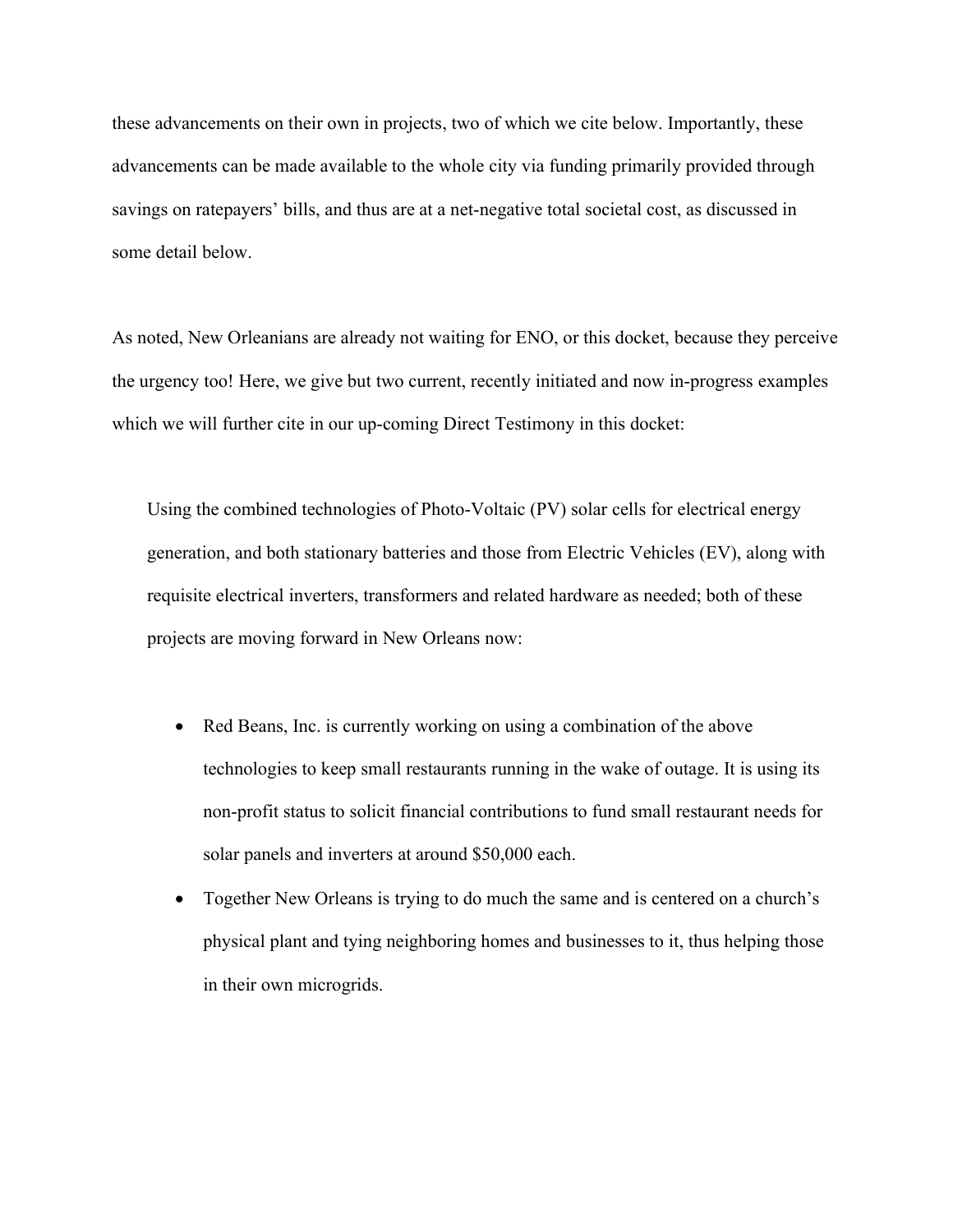We are sure there are other projects similarly moving forward. Notably, batteries in churches, people's homes and in local businesses have been demonstrated to lower maintenance costs, and lower electricity purchases from the grid during peak demand periods, among many other benefits. Further, because New Orleans has "smart meters", ENO is capable – but has not as yet demonstrated an awareness of this ability – of turning off individual meters when needed. Unfortunately, ENO did not use this capability during the infamous loss of power on Mardi Gras in 2020, and if it had it would not have been so devastating for so many people because the actual load shed was vastly greater than the load shedding required. During that event, shutdown of critical facilities could have been avoided if ENO had used this capability. However, that is not the whole story of what is now being delayed by an approval of ENO's motion. Importantly, during long and severe outages, people are aware enough to reduce their own loads and go into "low power mode," and thereby maintain resilience regarding electrical services for fairly extended periods, and our Direct Testimony will illustrate just how the Council can enable this at no cost to the city, and no loss in profits to ENO. This is truly a life-sustaining, and possibly lifesaving ability.

It happens that those who have batteries, and are at least temporarily self-sufficient, can permit this service, by choosing to designate themselves to the utility as "a resilient hookup", to be turned off by ENO, and thus the fiasco of Mardi Gras 2020 can be avoided. We just need a mechanism for resilient hookup to happen and that is a part of our proposal, via Direct Testimony, that ENO is now proposing be delayed.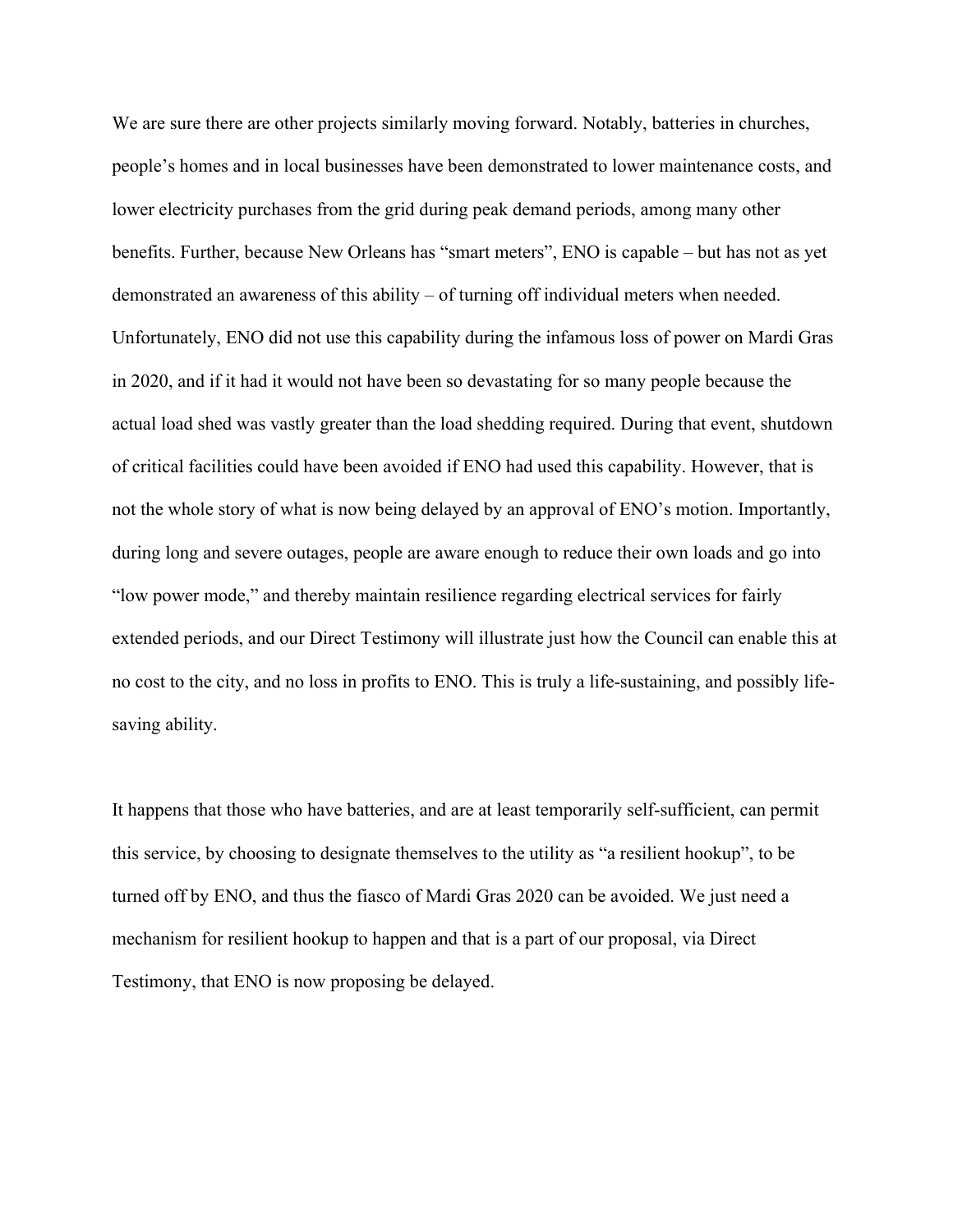Critically, while such efforts as Red Beans and Together New Orleans support electrical resilience for the ratepayers and their neighbors so fortunate to be the beneficiaries of their improvements, these efforts are dependent upon private funding they seek for themselves, which few ratepayers can provide. And while the most fundamental aspect discussed so far is a call for the addition of batteries, they are expensive; we are proposing how to fund batteries, solar, and even wind power, without a tax or subsidy and without ENO losing any profit.

Importantly, these types of "resilient hook-up" will provide ENO reduced costs that include lower peak amounts of power flowing through transmission lines, lower rates of failures, among many other benefits, which we will articulate in our Direct Testimony.

How is this funded? We do not propose any rate increase, taxation, tariff or subsidy – and in fact what we intend reduces cross-ratepayer subsidies and makes the entire system fairer, while also reducing the price of electricity for everyone.

Sounds impossible? Simply, it is funded entirely by eliminating avoidable costs via an improved rate design. This rate design is sophisticated, and a full description is inappropriate here, however, briefly, it uses market forces to financially incentivize people to take actions strictly to save money: like investing in batteries for their homes and businesses and changing the time at which their controllable loads are run. In this manner, they are financially remunerated for not adding strain to the grid at bad moments, and/or get compensated for adding power to the grid at those same moments.